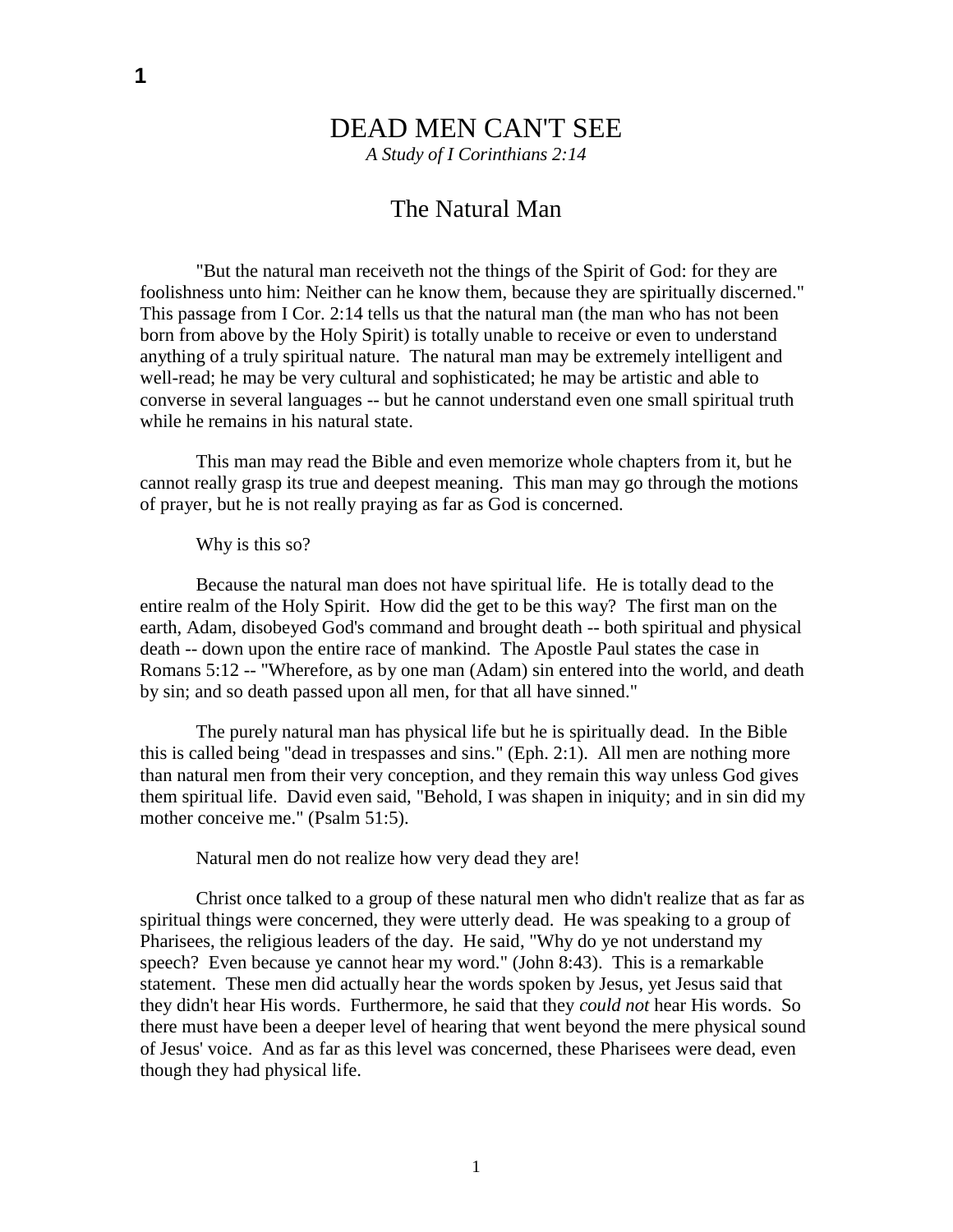And they are not the only ones who are dead.

Christ said, "He that is of God heareth God's words: ye therefore hear them not, because ye are not of God." (John 8:47). So only the people of God can really *hear* and spiritually *understand* the words of God. They are foolishness to everyone else.

I would like to ask a question. Are God's words foolish to you?

#### ALIVE, YET DEAD

How can a man have physical life, be intelligent and active, and yet be dead to the things of God? Why is a man who is able to comprehend physical realities unable to do the same with spiritual phenomena? The simple answer is this: "He that hath the Son hath life; and he that hath not the Son of God hath not life." (I John 5:12). So a man may have tremendous physical vitality and be as dead as a stone to the true realities. This explains why many scientists with very high levels of intelligence are able to deny the things of God and some of them actually deny the very existence of God. They may be very brilliant men but they are also dead men.

John said that, "Except a man be born again, he cannot see the kingdom of God." (John 3:3). All men are natural men and nothing more at conception. But God gives spiritual life to some by causing them to be born again, and then they are able to see and understand the glorious realities of the kingdom of God. Then they are possessors of both natural and spiritual life. And it must be added that a man is no more able to obtain spiritual life by his own efforts than he is to obtain natural life on his own. The giving of spiritual life is wholly the work of God who gives spiritual life to whom He pleases (Rom. 9:15).

But to better understand the mystery of how a man can be alive physically but dead to spiritual things at the same time, let us consider the following: A dog has natural life. There are many things that a dog has in common with a man. They both eat, they run, they breathe, they play, they hunt, etc. but when it comes to the world of rational thought and speech, the dog is *dead* to the man's world of thought.

In like manner, a man may have physical life and be able to function brilliantly in the world of thought, but, at the same time, be completely dead in so far as the spiritual realm is concerned. A natural man and a "born-again" spiritual man have much in common. They both have physical needs and appetites; they both operate on a high intellectual level and are able to think in the abstract. They can both communicate with speech and can work with mathematics. They can both marry and raise families. There is so much that they have in common. But when they reach the limit of natural realities and enter the threshold of the things of God, the purely natural man must **stop**. He **cannot** enter here. He is **not** equipped to do so. He is **dead** to this world!

A purely natural man is as dead to the things of the Spirit as the dog is dead to the man's world of the intellect.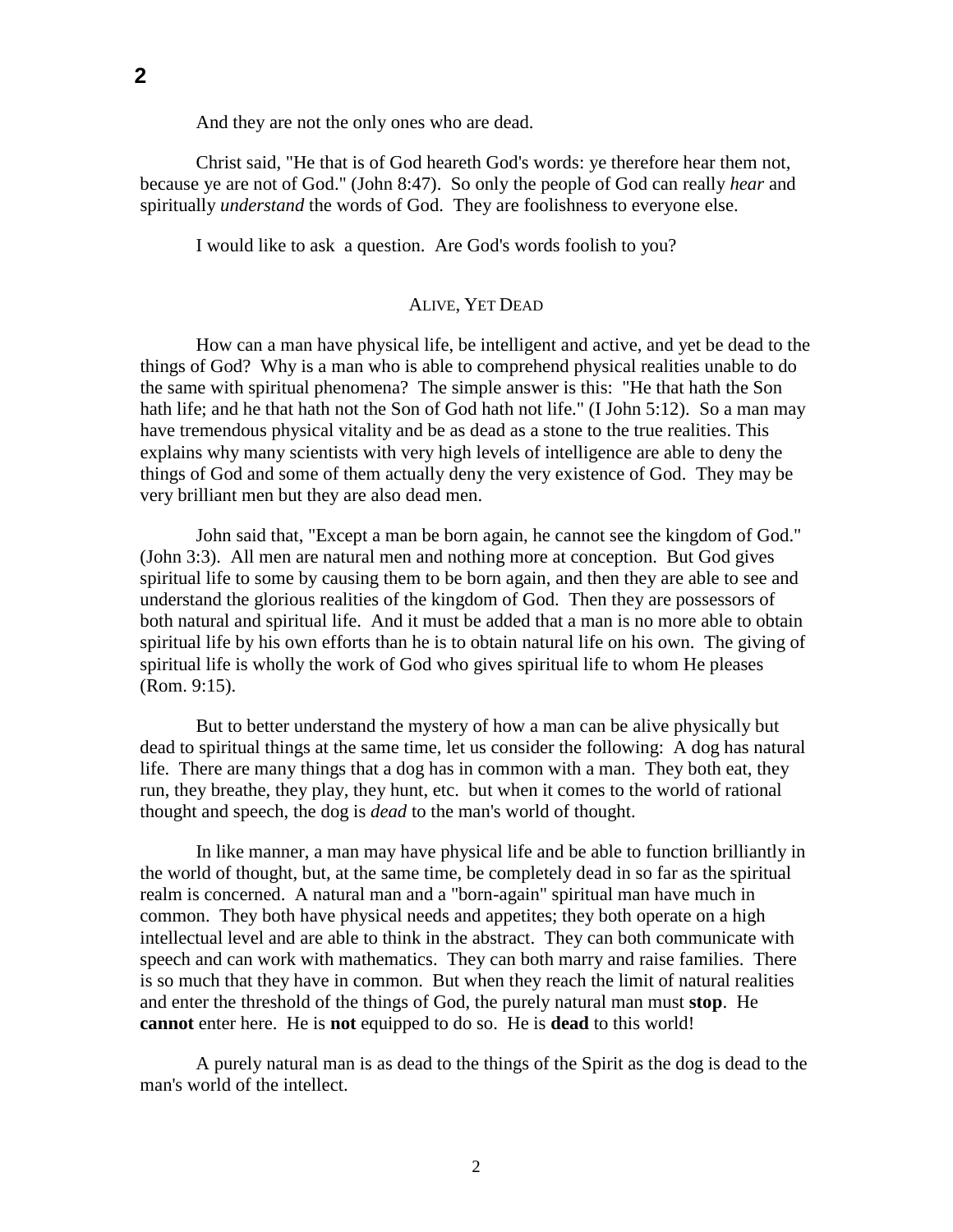A mere natural man may read the Bible, may learn all of its original languages, may make a close study of its grammar, and still not *really* understand what God is saying in it. He may think that he understands -- many of those Pharisees thought that they understood, too, but Jesus said that they did not understand His speech and could not

On the other hand, the most ignorant and handicapped child of God can understand more of the *true meaning* of Scripture and other spiritual things than the most brilliant of natural men. In fact, the natural man can understand *exactly nothing* of the true import of Scripture. Jesus said in this regard: "I thank thee, O Father, Lord of heaven and earth, because thou has hid these things form the wise and prudent, and hast revealed them unto babes. Even so, Father: for so it seemed good in thy sight." (Matt. 11:25,26).

The spiritual man will love the Lord God; it is impossible for the natural man to do so.

The spiritual man has repented of his evil ways and turned to God for mercy. Have you repented toward God? Do you feel the need of repentance? The natural man does not even feel the need of repentance.

### THE CASE OF THE DEAD BIBLE SCHOLAR

I have on my desk a book written by a very brilliant and learned student of the Bible. In his own words he says that this book "is the outcome of an endeavor which has extended over forty years to discover who the man Jesus Christ really was." It seems wonderful that a man would spend forty years of hard labor to find Jesus Christ. The only problem is that from all appearances the author is a *dead man.* He did not find the real Lord Jesus Christ, the Son of God, because he did not have eyes to see or ears with which to hear. He did not seek Jesus because he wished to adore and worship Him, but that he might blaspheme Him and tell lies about Him. What this man has written in his book shows so clearly that Jesus Christ can't be found by the natural man, no matter how brilliant and studious he may be.

The name of the scholar is Hugh J. Schonfield. the name of his book is The Passover Plot. Let us examine a part of it. We may gain some insight into the workings of the mind of the natural man. This man thinks he is a free agent (all natural men make a loud boast of their vaunted freedom). But to all appearances he is an abject slave to Satan and to sin. Satan is the real author of all the lies about the Son of God which he promotes in his book. Schonfield states that as a youth, the Person of Jesus greatly attracted him (p. 12). But what a morbid attraction it proved to be! He was not like the Wise Men who wanted to find Jesus to worship Him; rather, he was like King Herod who wanted to find Jesus that he might hurt and kill him.

In this man's diligent search he even made a translation of the Christian Scriptures from the original Greek. But in the process he denied that the Scriptures are the inspired word of God (p. 14). He does this primarily because he wishes to do away with the

even hear His word (John 8:43).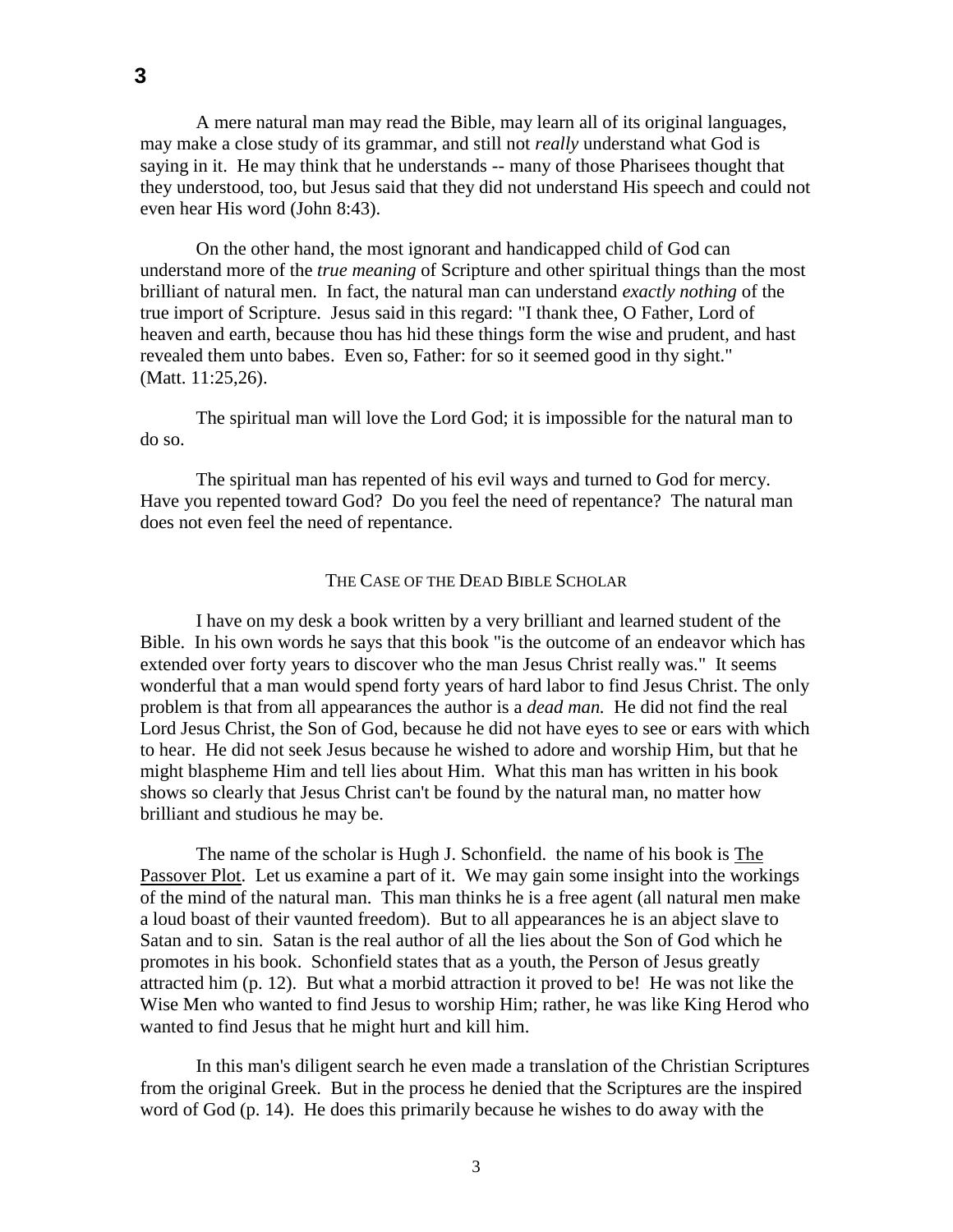miraculous element in the New Testament. He wants to deal with Jesus merely as a man of flesh and blood and to explain Him apart from being the divine Son of God. This is a common tactic among men who are dead in trespasses and in sins.

In doing away with the supernatural he denies that Jesus Christ was born of Mary the virgin (p. 48). This is a flat denial of the Scriptures (Matt. 1:18-25), and amounts to calling God a liar. To use his own words, Schonfield says: "There was nothing peculiar about the birth of Jesus. He was not God incarnate and no Virgin Mother bore him. The Church in its ancient zeal fathered a myth and became bound to it as dogma" (p. 50).

### THE FAIRY DUST OF FAITH

A blind man **cannot** see. A man dead in sin **cannot** receive spiritual things. Jesus, in speaking to His disciples about the Holy Spirit, said: "Even the Spirit of truth; whom the world **cannot** receive, because it seeth him not, neither knoweth him . . ." (John 14:17). All that a purely natural man can see is limited to the natural world. The things of the Spirit appear as utter foolishness to him. Schonfield shows his utter inability to "see" in the following statement: "With the birth stories of Jesus, and of John the Baptist also, we pass directly from the world of sober reality into the world of fairy tale" (p. 49); a horribly blasphemous statement that reveals the author's complete blindness. But then, even though he means to be irreverent and sarcastic, he unwittingly utters a great truth. He says, "All we need is the application to our eyes of the fairy dust called faith to enable us to see and acknowledge this."

Schonfield meant to be sarcastic but what he said contained a great truth. Men cannot see without faith. Not all men have faith (II Thess. 3:2). Men cannot please God without faith (Heb. 11:6). No one has the ability to just reach out and *get* faith. Faith is a gift of God's grace (Eph. 2:8). God sovereignly gives this gift to whomever He pleases and withholds it at His pleasure (Rom 9:15,16). As far as true Christians are concerned, "We walk by faith, not by sight" (II Cor. 5:7). This is why one with faith can believe the account of miracles in the Bible and those, like Schonfield, who have only natural sight, are utterly incapable of such belief. This lack of faith is what makes the Bible such a strange book to him.

### THE PASSOVER PLOT

Schonfield's main thesis is that Jesus *thought* He was the Messiah. He planned His life so that it would be a fulfillment of the Old Testament Scriptures. He even planned His death on the cross, but he arranged that a narcotic would be given Him so that He would just appear to be dead. He also arranged that someone would take Him down, put Him in a cave-tomb, and revive Him. Then He would appear as if He had risen from the dead. Schonfield says, however, that when the Roman soldier thrust his spear into Jesus' side that He was wounded so badly, He revived just long enough to give some last minute instructions and then He died never to rise again.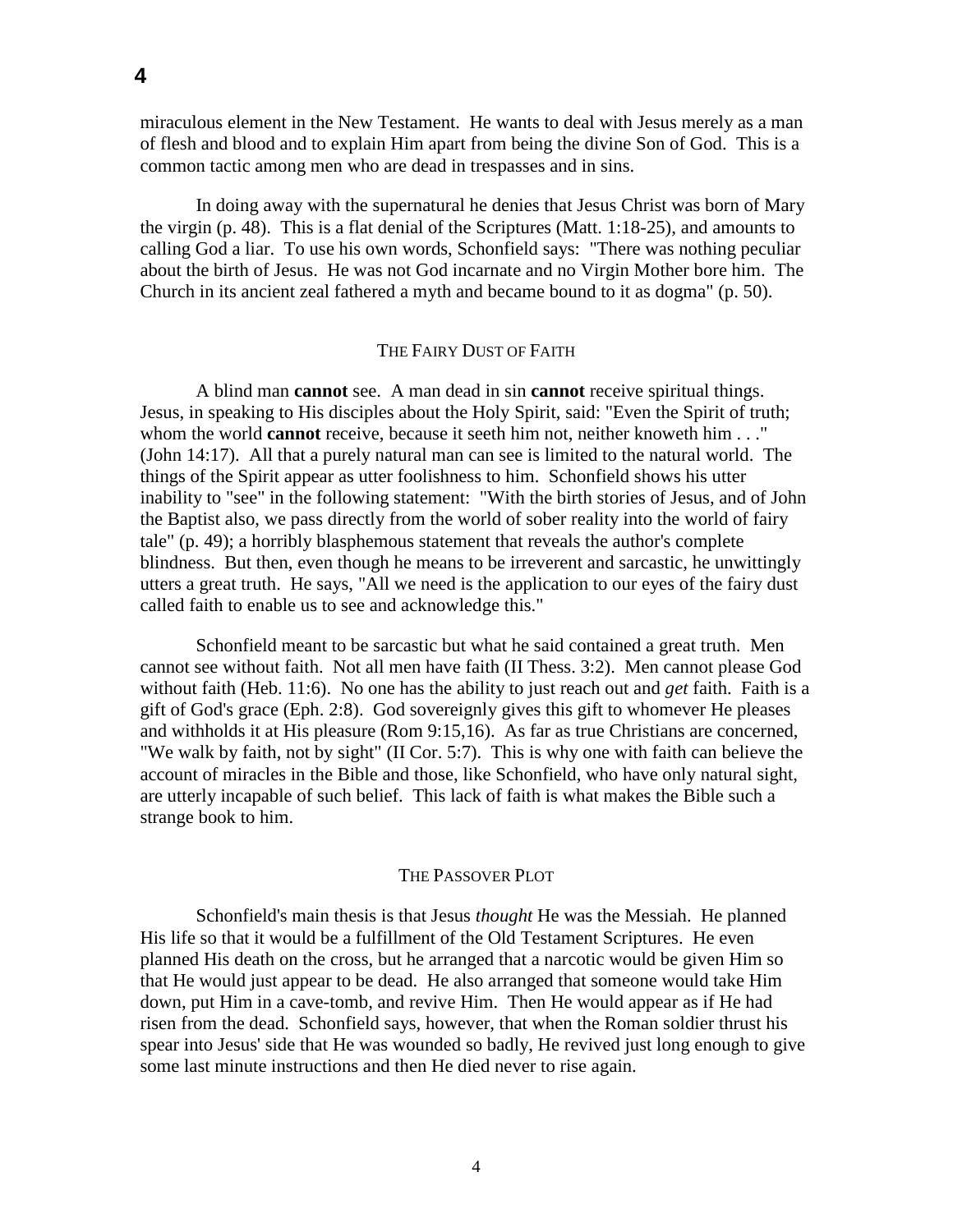In speaking of this plan Schonfield says, "A conspiracy had to be organized of which the victim was himself the deliberate secret instigator. It was a nightmarish conception and undertaking, the outcome of the frightening logic of a sick mind, or a genius" (p. 132).

It is difficult to see how more blasphemous ideas could be entertained or more ungodly words could be written. If anyone doubts this conclusion he has good reason to wonder whether he has eyes to see or ears to hear.

What do you think the Almighty God thinks of these words written about the Son of God who took on Himself a body of flesh and lived, suffered, and died on behalf of His people? What do you think the Lord will do about such words as these? What would you men do if someone called your wife a whore? Would you just smile and shake his hand and agree with him? If you did, what kind of a an excuse for a man would you consider yourself to be? What do you think the God of heaven will do to one who calls His Son a liar and a fraud and never repents of it?

Vengeance is mine; I **will** repay, saith the Lord." (Rom. 12:19)

### CHRISTIAN BEWARE

Satan is no fool. He will do anything he can to win the favor of God's people and, like the spider, entice them into his net. We must beware. Schonfield says a lot of nice things about Jesus, but this must mean nothing to us when we consider the total impact of his message. He does this to gain the sympathy of a Christian audience. It is as if someone tortured and killed your family and then said, "Oh, what a lovely family you had."

And even in the nice things that this dead man says about Jesus, he lies. For instance: "We have to accept the absolute sincerity of Jesus. But this does not require us to think of him as omniscient and infallible" (p. 41). Or again: "The historical Jesus has always been there for the finding, not faultless, not inerrant, not divine, but magnificently human" (p. 185).

Christ said that He was the divine Son of God. Schonfield says that Christ is a liar.

"Let God be true, but every man a liar..." (Rom. 3:4).

If Christ was a mere man there is no hope for us; there is nothing but despair. Paul tells us the full implications of this: "And if Christ be not risen, then is our preaching vain, and your faith is also vain . . . And if Christ be not raised, your faith is vain; ye are yet in your sin . . . If in this life only we have hope in Christ, we are of all men most miserable" (1 Cor. 15:14,17,19).

I am thankful that I do not share the blasphemy of this dead man, Schonfield. My God is the God of the Scriptures. He lives and moves. He is King of Kings and Lord of